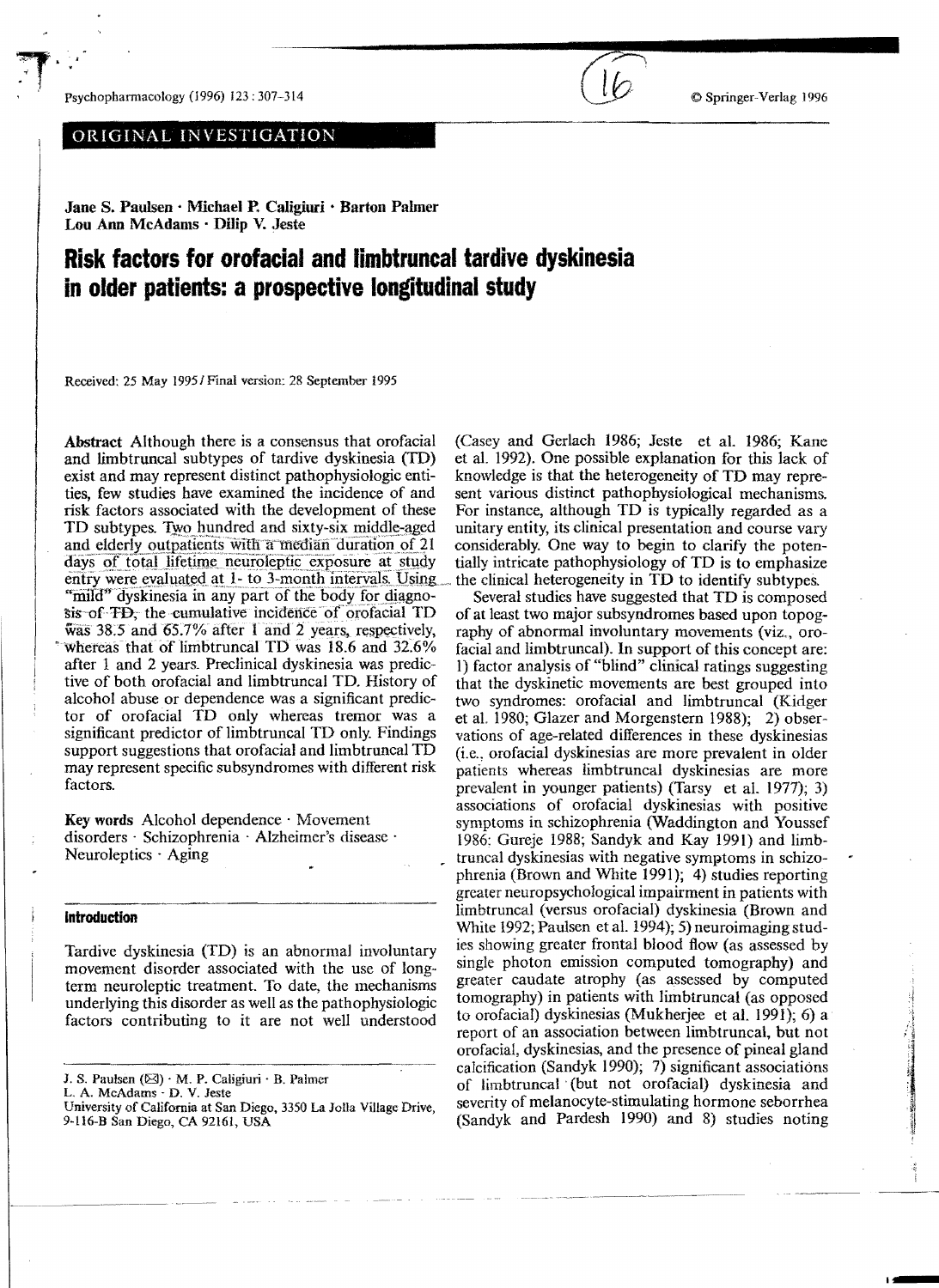differential drug responses between orofacial and limbtruncal dyskinesias (Casey and Denney, 1977; Lieberman et al. 1988a, b).

Prevalence of TD is approximately 24% (Yassa and Jeste 1992). Although numerous surveys have been conducted over the past 3 decades (Baldessarini et al. 1980; Jeste and Wyatt 1982; Kane and Smith 1982; Hansen et al. 1986; Saltz et aI. 1991; Jeste et aI. 1995), few studies have examined the incidence of TD by topography. In general, approximately 70-100% of TD patients demonstrate orofacial movements,  $20-60\%$  have limbtruncal movements, and  $11-50\%$ have both orofacial and limbtruncal movements (Jeste and Wyatt 1982; Lohr et aI. 1986; Glazer and Morgenstern 1988; Gureje 1989; Paulsen et al. 1994). There are several methodological reasons for the extreme variability and ranges of these estimates: I) variable criteria for the diagnoses of TD and its subtypes; 2) heterogeneity of patient groups combined in study samples; 3) failure to consider the possible influence of demographic (particularly age) and treatment factors (particularly neuroleptic potency and cumulative amount); 4) failure to assess the independence of these topographical subtypes; and 5) reliance on cross-sectional retrospective designs. Although prevalence surveys help define the scope of the problem, an understanding of the risk factors associated with the production and precipitation of TD can occur primarily through prospective studies of incidence.

Despite clinical and research consensus on the presence of these two subtypes of TD, most studies investigating risk factors for TD have treated it as a unitary syndrome. For instance, previous reports have suggested that increased age (Saltz et al. 1991), mood disorder (Casey 1988), diabetes mellitus (Ganzini et ai. 1991b), alcohol dependence (Olivera et aI. 1990), smoking (Yassa et al. 1987), ethnicity (Morgenstern and Glazer 1993), extrapyramidal signs (EPS) (Crane 1974), and cognitive impairment (see Paulsen et ai. 1994) may increase the risk for TO. Risk factors for TD have been reviewed extensively (see Casey 1988; Gardoes et aL 1988; Kane et al. 1992; Jeste and Caligiuri 1993). The current study was designed to identify the incidence of and risk factors associated with orofacial and limbtruncal TD in older psychiatric outpatients. Data from this project have been reported previously (Jeste et ai. 1995) to address the incidence and risk factors for TD in general. Findings revealed that the cumulative incidence ofTD [defined using Schooler and Kane (1982) criteria], in general, was 26%, 52%, and 60% after I, 2, and 3 years, respectively. Specific risk factors for the development of TD were baseline duration of neuroleptic use, cumulative amount of highpotency neuroleptics, history of alcohol abuse or dependence, minimal or borderline dyskinesia at baseline, and tremor on instrumental assessment. The present report compares the development of orofacial and Iimbtruncal TD, using a lower threshold for diagnosis

of TD (i.e., at least one rating of "mild" instead of a minimum of two ratings of "mild" or one rating of "moderate" dyskinesia as in the criteria of Schooler and Kane (1982). While the Schooler and Kane (1982) criteria are useful for research purposes, leniency in the diagnosis of TD is important for early identification and management. Indeed, the DSM-IV (American Psychiatric Assodation 1994) does not include any severity criterion for diagnosis of TD in order to facilitate early detection and possible reversibility of TD.

## **Materials ami methods**

## Subjects

Subjects were 266 outpatients previously reported (Jeste et al. 1995) as meeting the following criteria:  $(1)$  absence of TD at baseline as defined by Schooler and Kane's (1982) criteria, (2) presence of a DSM-I1I-R (American Psychiatric Association 1987) psychiatric disorder (continned by two board certified psychiatrists) for which treatment with neuroleptic medications was indicated, (3) absence of severe physical illnesses that would preclude clinical, cognitive, or instrumental motor assessment, (4) availability for evaluation prior to or early in the course of neuroleptic treatment, (5) age over 45 years, (6) availability of medical and psychiatric history (including past neuroleptic use), and (7) willingness to participate and sign infonned consent. Subjects were recruited over a 4-year period from a variety of sources, but the majority were patients at the San Diego Veterans Affairs Medical Center.

As stated above, the orofacial and limbtruncal TD criteria employed in the current investigation were less stringent than the criteria for general TD employed in the prior report. Twenty-two of the 266 subjects met the current criteria for orofacial TD at baseline, and were thus excluded from the orofacial TD survival analyses. Similarly, a nonoverlapping group of 9 of the 266 subjects met the current criteria for funbtruncal TD at baseline, and were thus excluded from the limbtruncal TD survival analyses. Details of the demographic makeup of the final samples for the limbtruncal and orofacial survival analyses are provided in Table I.

Table 1 Demographic description of initial subject pool for orofacial and limbtruncal tardive dyskinesia survival analyses

|                               | Orofacial<br>$(n = 244)$ | Limbtruncal<br>$(n = 257)$ |
|-------------------------------|--------------------------|----------------------------|
| Age in years: mean $(SD)$     | 65.8(12.1)               | 65.6 (12.2)                |
| Education in years: mean (SD) | 12.4(3.4)                | 12.4(3.4)                  |
| Gender                        |                          |                            |
| % Males                       | 80.7%                    | 81.6%                      |
| % Females                     | 19.3%                    | 18.4%                      |
| Diagnosis                     |                          |                            |
| % Dementia                    | 25.8%                    | 25.3%                      |
| % Organic                     | 15.2%                    | 15.6%                      |
| % Schizophrenia               | 18.9%                    | 21.8%                      |
| % Mood disorders              | 21.7%                    | 19.8%                      |
| % Other non-organic           | 18.4%                    | 17.5%                      |
| Ethnicity                     |                          |                            |
| % Caucasian                   | 83.6%                    | 82.4%                      |
| % African American            | $8.6\%$                  | 8.6%                       |
| % Hispanic                    | 4.9%                     | 5.9%                       |
| % Asian American              | $2.0\%$                  | 2.3%                       |
| % Other                       | $0.8\%$                  | $0.8\%$                    |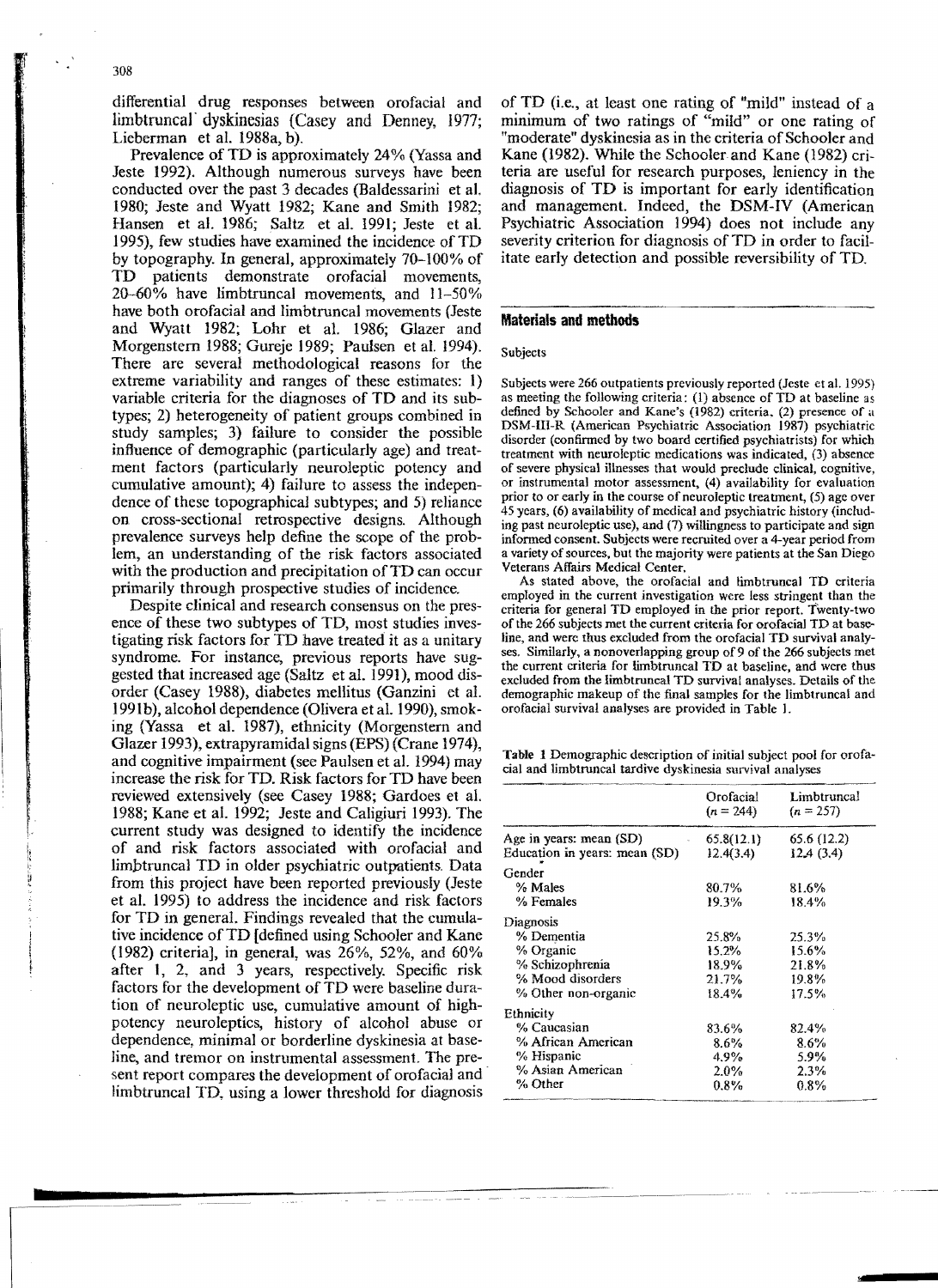### Procedures

Procedural details have been described previously (Jeste et al. 1995), but will be briefly reviewed here. The initial evaluation included the following: (a) complete neurological, other medical, and mental status examinations; (b) review of patients' pharmacologic history; (c) administration of psychiatric and motor rating scales; and  $(d)$  instrumental assessment of motor function. Medical and psychiatric diagnosis were made by a consensus of two psychiatrists board certified in Geriatric Psychiatry following a multidisciplinary staffing of each patient. Follow-up evaluations were scheduled at I and J months post-entry, and then once every J months. These follow-up evaluations included: (a) review of pharmacotherapy administered since the previous assessment, (b) psychiatric and motor ratings, (c) gross assessment of global cognitive functioning [Mini Mental State Examination (MMSE; Folstein et al. 1975)], and (d) instrumental motor assessments. All rating scales and standardized assessments were completed by non-treatment team personnel who were kept "blind" to other clinical information.

### TD Assessment

TD diagnoses were established using the Abnormal Involuntary Movement Scale (AIMS; National Institute of Mental Health 1975). Orofacia! TD was diagnosed when at least one rating of 2 (definite but mild) or more was present on any of the first four (i.e. lips, tongue, jaw, face) AIMS items. Umbtruncal TD was diagnosed when a rating of 2 Or more was present on any of the AIMS items 5, 6 or 7 (i.e., upper extremity, lower extremity, trunk). Although not used in diagnosing TD, the AIMS Global TD Rating was employed among the predictor variables (see below). High interrater reliability (intra-class correlation coefficient  $> 0.84$ ) was estab-Iished for the AIMS using standardized videotapes and expert consultation:

## Psychiatric and motor ratings

Psychiatric ratings included the Brief Psychiatric Rating Scale (BPRS; Overall and Gorham 1962, 1988), and the Hamilton Depression Rating Scale (HAM-D; Hamilton 1967). In addition to the AIMS, motor rating scales included the Simpson-Angus' Scale for early EPS (Simpson and Angus 1970), and Simpson's Abbreviated Dyskinesia Rating Scale (ADRS; Simpson et al. 1979).

### Instrumental motor assessment

Baseline and follow-up evaluations included instrumental assessments of motor dysfunction (Caligiuri et al. 1991a. b). Postural tremor of the upper extremity and hand and jaw dyskinesia were quantified using measures of force instability. Bradykinesia was quantified by measuring the peak instantaneous velocity associated with simple ballistic movements of the wrists. Rigidity was measured to quantify abnormalities in wrist muscle tone (viz., stiffness).

# Treatment

Upon study entry a majority of the subjects were randomly assigned to either a high-potency or a low-potency neuroleptic (usually haloperidol or thloridazine, respectively), unless contraindicated by history of allergy or adverse effects, or refused by the patient, caregiver, or physician. Eor these reasons, a number of patients could not be randomized. Overall, twice as many patients were treated with high-potency neuroleptics as with low-potency ones. Whenever possible, patients remained on the same neuroleptic as long as

clinically indicated. For the sake of comparison, all neuroleptic dosages were converted to mg chlorpromazine equivalents (CPZE; Jeste and Wyatt 1982). The average neuroleptic dose was 150 mg CPZE. Moderate to severe extrapyramidal symptoms (EPS) were treated with benztropine mesylate (usually at doses of 2 mg per day or Jess).

#### Statistical methods

The cumulative incidence rates of limbtruncal and orofacial TD were assessed via Life Table Survival Analysis (Cutler and Ederer, 1958; Concato et al. 1993). Effects of risk factors on the occurrence of orofacial or limbtruncal TD were investigated with Cox regression analyses (Cox 1972) employed using BMDP software (Dixon 1992).

## *Fixed*  $(f)$  and time dependent (1) predictors

Potential predictor variables (risk factors) were considered to be either fixed  $(f)$  or time-dependent  $(t)$ . The values of fixed variables did not change from those observed at baseline. Fixed variables included: gender, age at study entry, education, ethnicity, marital status, diagnosis, duration of prior neuroleptic use, history of alcohol abuse or dependence, diabetes mellitus, and smoking.

Time-dependent variables could potentially change at each follow-up visit. Two of these *(I)* variables were based on cumulative neuroleptic amount (cumulative amount of high-potency neuroleptics, and cumulative amount of low-potency neuroleptics) and were redefined repeatedly from the baseline visit to the visit on which the target type of TO occurred (or in non-TD patients, from baseline to the last visit). For example, to estimate the risk of orofacial TD at the 9-month visit, we used a patient's cumulative highand low-potency neuroleptic amounts through the 9-month visit. Thus, the cumulative amount variables were "contemporary *(t)* variables." With the exception of these two cumulative amount variables, all the  $(1)$  variables were redefined up to the visit prior to the occurrence of target type ofTD (or the visit prior to the last visit). These "onc-\'isit-back *(I)* variables" included: MMSE total, AIMS Global TD Rating, ADRS total, Simpson Angus EPS Seale total, BPRS subscale scores for depression, disorganization. hostility, and negative symptoms, HAM-D total, instrumental tremor, instrumental rigidity, instrumental bradykinesia, and instrumental dyskinesia.

Three  $(t)$  variables had extremely large ranges and highly skewed distributions (cumulative high-potency amount, cumulative lowpotency amount, and neuroleptic use duration at baseline), and so were transformed via a base 10 logarithmic function in order to obtain useful beta  $(\beta)$  coefficients (Dixon, 1992).

#### *Risk factor sets and regression stages*

Univariable regression analyses were run for each potential predictor of orofacial and limbtruncal TD. The sample sizes of specific variables yaried widely due to variation in the amount of missing data. In order to accommodate the tradeoff between sample size and number of potential predictors, a staged approach to Cox regression was employed (as described previously by Jeste et aL 1995) within each combination of TD type (orofacial and limbtruncal). Backward stepwise Cox regression analyses were run in five stages where significant variables were carried forward to each subsequent stage. Significance of new main effects and interactions was made at criterion  $\alpha = 0.01$ . Previously identified effects were retained in models if they maintained a trend ( $\alpha = 0.10$ ).

The variables were organized into the following five conceptual groupings. ordered by the original sample sizes for the full pool of 266 subjects: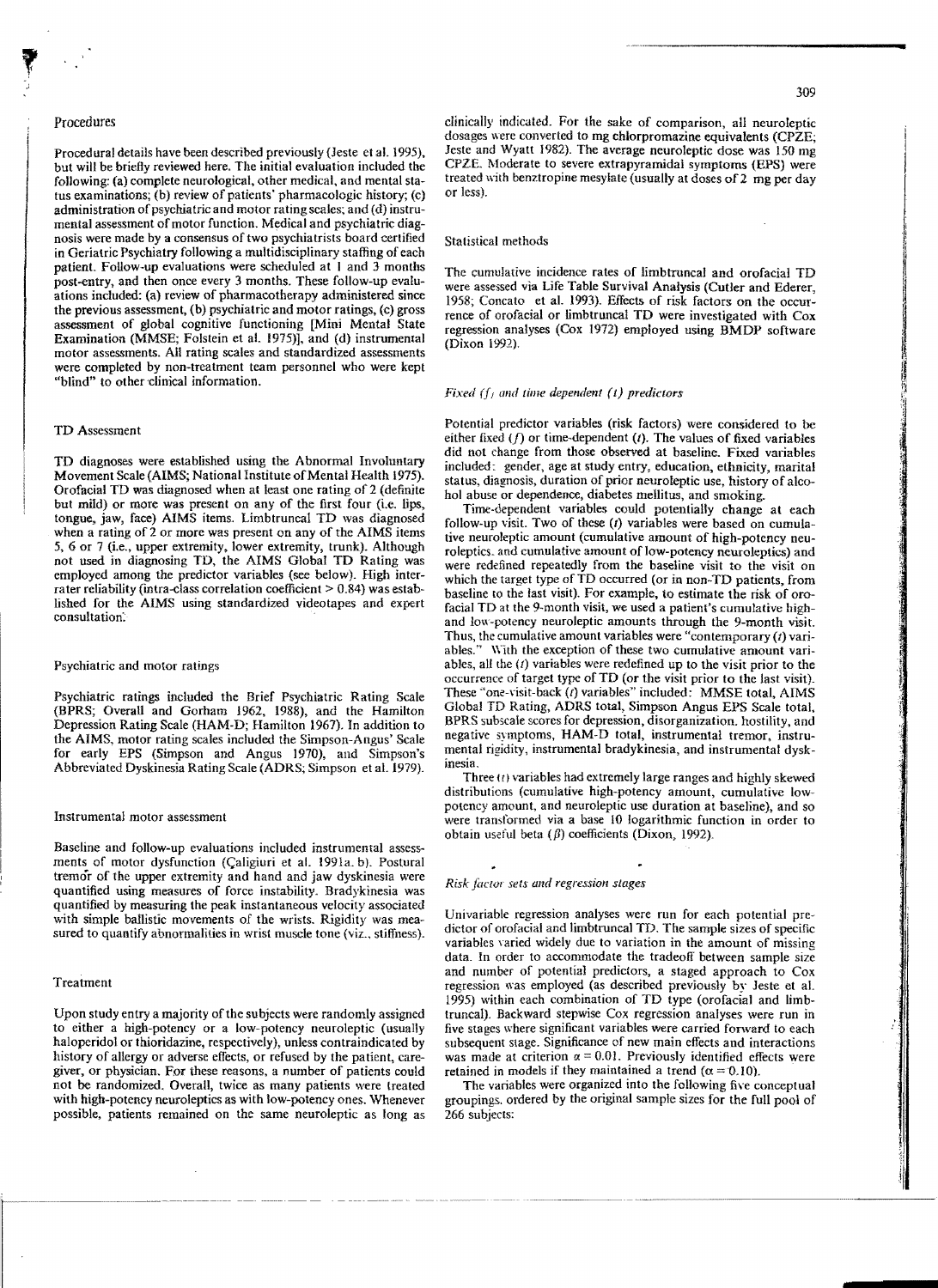J. *Demographics (ns* = 257~266): age at study entry, gender, ethnicity. education. marital status, diagnosis, MMSE score, neuroleptic duration at baseline, and high-potency and low-potency neuroleptic amount variables.

*2. Health indices* (ns = 230-266): bistory of diabetes mellitus, smoking, and alcohol abuse or dependence.

3. Motor abnormality ratings (ns = 220-266): AIMS Global Rating (Item 8), ADRS Total, Simpson Angus EPS Scale Total.

4. Psychiatric ratings (ns = 191-202): BPRS hostility, depression, disorganization, and negative symptoms subscale scores, and HAM-D 10ta1.

*5. Instrumental motor measures (ns* 153-178): tremor, dyskinesia, bradykinesia, rigidity.

# **Results**

Incidence of orofacial and limbtruncal TD

The orofaciaI and limbtruncal TD survival curves, and their 95% confidence intervals, are shown in Figs 1 and 2, respectively. The orofacial TD survival rate at 1 and 2 years was 61.5% and 34.3%, respectively. Thus, the I-year incidence of orofacial TD was 38.5%, and the 2-year incidence was 65.7%. The limbtruncal TD survival rate at 1 and 2 years was 8L4% and 67.4%, respectively. Thus, the 1- and 2- year cumulative incidences of limb truncal TD equaled 18.6% and 32.6%, respectively.

Univariable predictors of orofacial and limbtruncal TD

Significant results of the univariable analyses are listed in Table 2. The variables which significantly predicted oro facial TD in univariable analyses were: history of alcohol abuse/dependence, one-visit-back AIMS global score, and one-visit-back ADRS total. Although not statistically significant, there was a trend for cumulative high-potency neuroleptic amount in the prediction of orofacial, but not limbtruncal TD. A significant univariable predictor of limbtruncal TD was the onevisit-back tremor.

Fig. 1 Survival curves for orofacial TD onset with 95% confidence intervals (total  $n = 266$ )





Fig. 2 Survival curves for Iimbtruncal TD onset with 95% confidence intervals (total *n* = 266)

Cumulative multivariable analyses

Predictors of orofacial TD

Significant results of the *(f)* and *(t)* models of orofacial TD risk are shown in Table 3. History of alcohol abuse or dependence was significant in the  $(f)$  model. History of alcohol abuse/dependence and the one-visit-back global AIMS score were significant in the  $(t)$  model. No significant interactions were observed at any stage. As noted in the univariable analysis, cumulative highpotency neuroleptic amount demonstrated a trend level  $(P < 0.10)$  of significance in predicting orofacial TD.

Predictors of limbtruncal TD

Significant results of the  $(f)$  and  $(t)$  models of limbtruncal TD risk are shown in Table 4. The baseline AIMS global score was significant in the  $(f)$  model whereas the one-visit-back AIMS global score and onevisit-back tremor scores were significant in the *(t)*  model. No significant interactions was observed.

# Relative risk

The natural antilog of the regression coefficient is equivalent to the increased risk associated with a one unit increase in the predictor variable (Collett 1994). Thus, in the case of binary categorical predictor variables,  $\beta$  can be directly interpreted as relative risk. For example, as shown in Table 2, the  $-\beta$  associated with a history of alcohol abuse or dependence as a univariable predictor of orofacial TD was equal to 0.6016. The natural antilog of  $\beta$ ,  $(e^{b})$ , equals 1.83. Thus, a patient with a history of alcohol abuse or dependence had 1.83 times higher risk of developing orofacial TD compared to a patient without a history of alcohol abuse or dependence.

# **Discussion**

We found a much higher  $(38.5%)$  cumulative annual incidence of orofacial TD compared to that of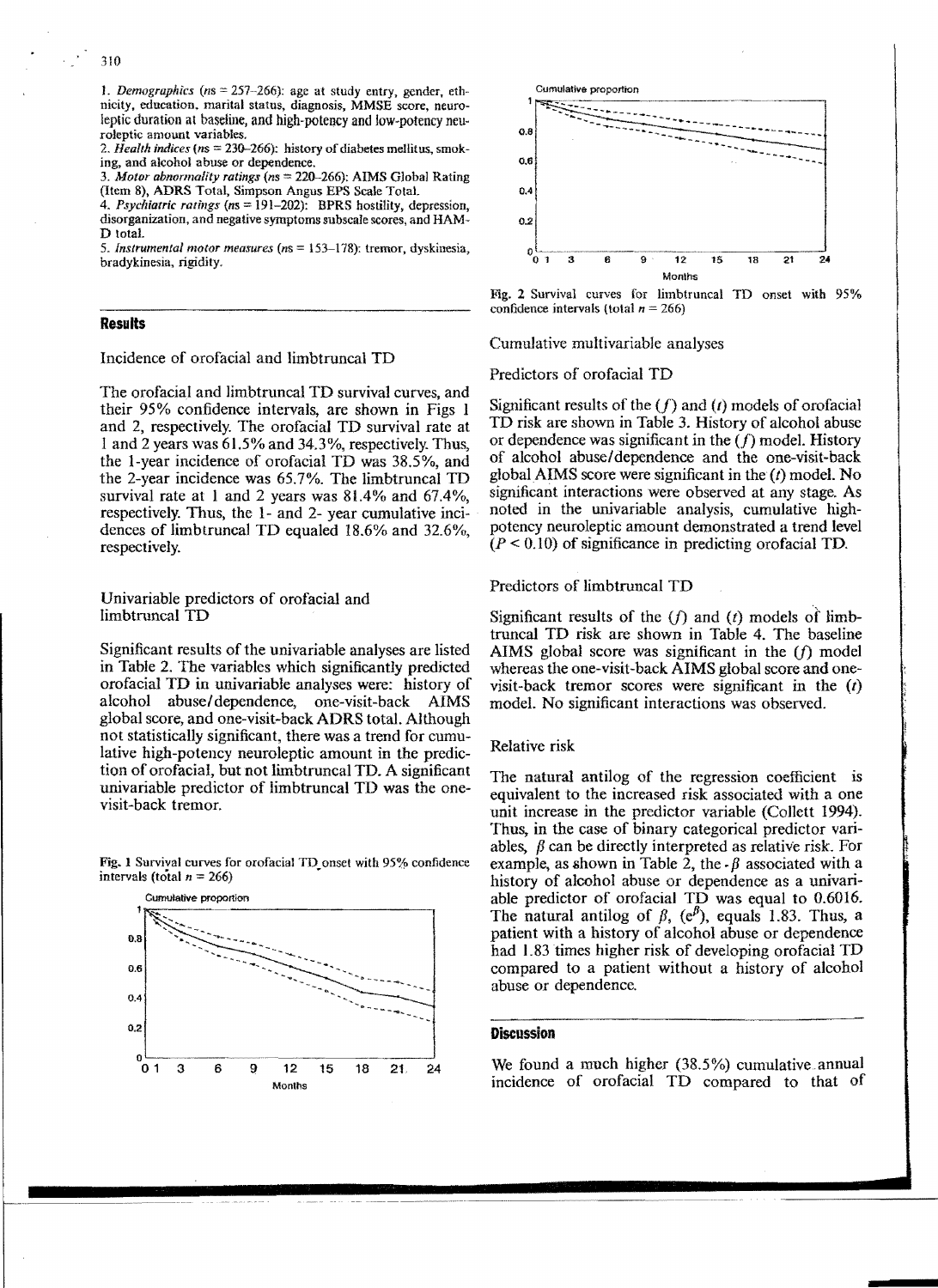Table 2 Significant univariable predictors of onset of orofacial or limbtruncal tardive dyskinesia. *AIMS* Abnormal Involuntary Movement Scale; *ADRS* Abbreviated Dyskinesia Rating Scale. The relative risk is the estimated change in the risk of TD when the value of the predictor is increased by 1 unit

Table J Significant multivariable predictors of onset of orofacial tardive dyskinesia. *AIMS* Abnormal Involuntary Movement Scales; *ADRS* Abbreviated Dyskinesia Rating Scale. The relative risk is the estimated change in the risk of TD when the value of the predictor is increased by 1 unit

Table 4 Significant multivariable predictors of onset of Iimbtruncal tardive , dyskinesia. *AIMS* Abnormal Involuntary Movement Scales. The relative risk is the estimated change in the risk of TO when the value of the predictor is,jncreased by I unit

|                                                                            |             |                              |     |        |        |               | 311   |
|----------------------------------------------------------------------------|-------------|------------------------------|-----|--------|--------|---------------|-------|
| <b>Table 2 Significant univariable</b><br>predictors of onset of orofacial | Type of TD  | Variable name                | n   |        | SЕ     | Relative risk |       |
| or limbtruncal tardive                                                     | Orofacial   |                              |     |        |        |               |       |
| dyskinesia. AIMS Abnormal                                                  |             | (f) Alcohol abuse dependence | 244 | 0.6016 | 0.2228 | 1.83          | 0.008 |
| Involuntary Movement Scale;                                                |             | (t) AIMS global score        | 243 | 0.5496 | 0.1971 | 1.73          | 0.008 |
| <b>ADRS</b> Abbreviated Dyskinesia<br>Rating Scale. The relative risk      |             | (t) ADRS total               | 225 | 0.1245 | 0.0434 | 1.13          | 0.007 |
| is the estimated change in the<br>risk of TD when the value of             | Limbtruncal | $(t)$ Tremor                 | 146 | 0.0303 | 0.0111 | 1.03          | 0.009 |
| the predictor is increased by 1                                            |             |                              |     |        |        |               |       |

| Model type     | Variable name                      | n    |        | SЕ     | Relative risk $p$ |       |
|----------------|------------------------------------|------|--------|--------|-------------------|-------|
| Fixed          | $(f)$ Alcohol abuse/dependence 244 |      | 0.6016 | 0.2228 | 1.82              | 0.008 |
| Time-dependent | (f) Alcohol abuse/dependence       | -243 | 0.6047 | 0.2244 | 1.83              | 0.008 |
|                | (t) AIMS global score              | 243  | 0.8430 | 0.1752 | 232               | 0.001 |

| Model type     | Variable name         | n   | IJ     | SЕ     | Relative risk | $\overline{D}$ |
|----------------|-----------------------|-----|--------|--------|---------------|----------------|
| Fixed          |                       |     |        |        |               |                |
|                | (f) AIMS global score | 256 | 0.5262 | 0.2003 | 1.69          | 0.013          |
| Time dependent |                       |     |        |        |               |                |
|                | (t) AIMS global score | 178 | 0.5813 | 0.2294 | 1.79          | 0.016          |
|                | $(t)$ Tremor          | 178 | 0.0318 | 0.0114 | 1 03          | 0.007          |

limbtruncal TO (18.6%) in psychiatric outpatients with a mean age of 66 years being treated with relatively low daily doses of neuroleptics (i.e., average 150 mg CPZE). To -our knowledge, this is the first report of the incidence of orofacial and limbtruncal TD to be published.

One problem often encountered by researchers investigating subsyndromes of TD is the overlap, or group of patients displaying both types ofTD, which obscures findings regarding pathophysiology, course and outcome of specific subgroups. In the current study, 10% of patients with TD had dyskinesia only affecting limbtruncal topography, whereas over half (i.e., 57%) of TD patients had involvement of orofacial areas only. The remaining one-third of TD patients had dyskinesia involving both orofacial and limb truncal areas. Of those patients who developed limbtruncal TD, at least 77% also developed orofacial TD. In contrast, only 37% of patients who developed orofacial TD also had limb truncal TD. In general, these estimates are consistent with other reports of prevalence (Casey and Gerlach 1986; Jeste and Wyatt 1982).

A major finding of the current study was that significant predictors for TD differed depending on the subtype of TO being examined. Although preclinical movement abnormalities (as determined by the AIMS global score) were significant predictors for both orofacial and limbtruncal TD, having a history of alcohol abuse/dependence was only predictive of orofacial TD whereas having EPS such as tremor was only predictive of limbtruncal TD. These unique predictors may suggest differences in the underlying pathophysiology of these TD subtypes.

We found a discrepancy between clinical and instrumental measures of EPS as risk factors of TO. Items from the Simpson-Angus' EPS rating scale, which included ratings of tremor, rigidity, and bradykinesia (in this modified version of the scale), were not predictive of limbtruncal TO, wHereas the instrumenta1 measure of tremor was. There are at least three explanations for this discrepancy. First, the added sensitivity offered by the instrumental measure relative to the clinical ratings suggests that patients with subclinical EPS, not necessarily overt EPS, may be at risk for developing limbtruncal TD. Second, the Simpson-Angus' scale rates the severity of resting tremor whereas our instrumental measure is highly sensitive to postural tremor. While resting and postural tremors may be phenomenologically related, especially in early Parkinson's disease (Koller et al. 1989), our findings suggest that the postural tremor may be mechanistically related to TD. Third, by including the total Simpson-Angus' Scale score in the regression models for TD, we may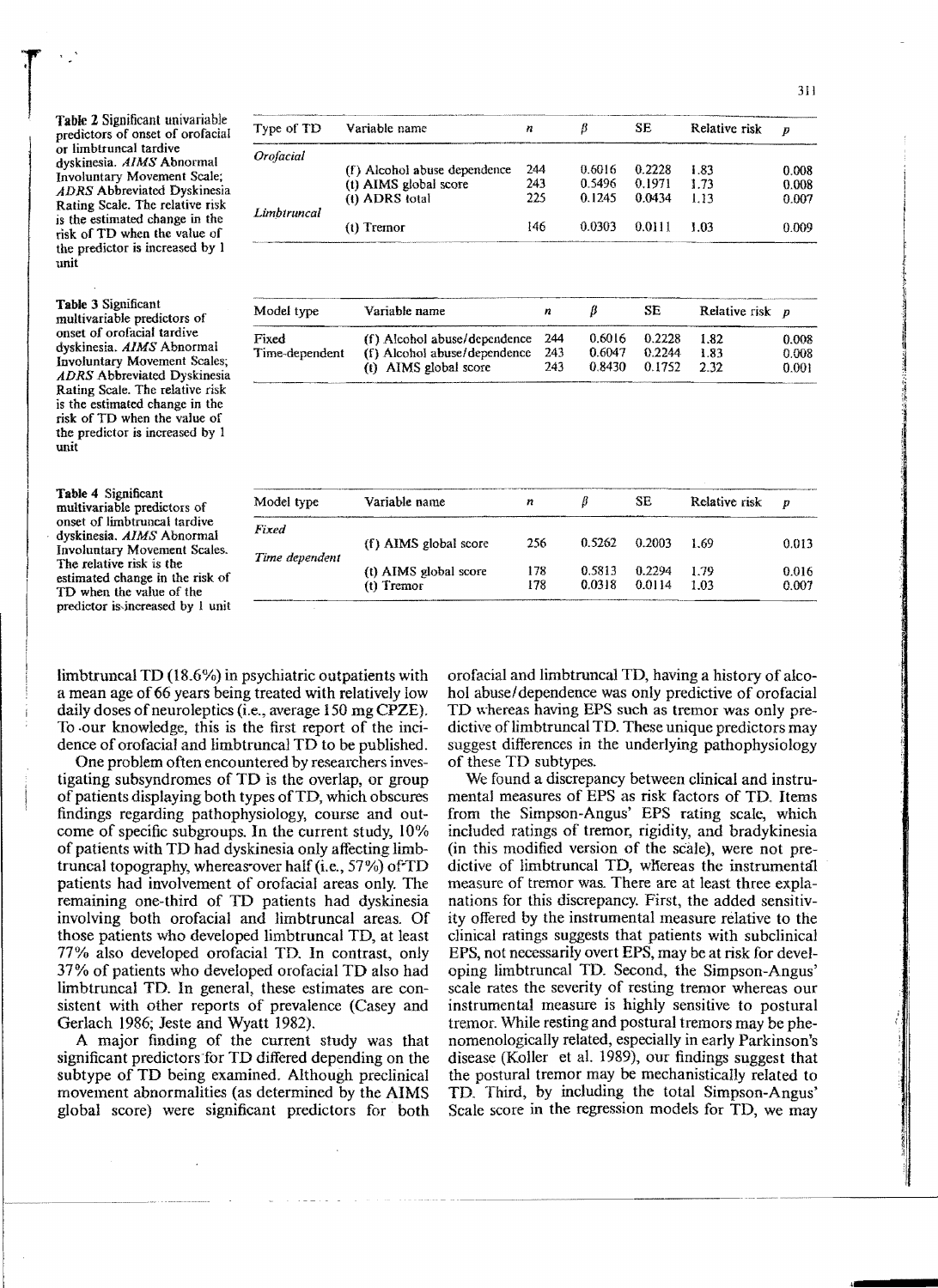have inadvertently diluted the relative importance of a single motor sign (e.g., tremor, rigidity, bradykinesia, etc.) for the prediction of TD onset. It is possible that a composite score may not reflect the same physiologic abnormality across a large sample of patients. The specificity of a single instrumental measure is more likely than a composite score to reflect the status of a single pathophysiologic precondition across patients.

Several previous studies have found a higher-thanexpected prevalence of TD in patients with a history of alcohol abuse/dependence (Wolf et al. 1985; Olivera et al. 1990; Dixon et al. 1992; Lucey and Dinan, 1992; Duke et a1. 1994). Although most investigations failed explicitly to examine the differential effects of alcohol on the topography of TD, some of these studies suggested a propensity for orofacial TD in patients with alcohol abuse or dependence (Olivera et at. 1990). For instance, Lucy and Dinan (1992) noted that patients with orofacial TD had a significantly longer duration of alcohol abuse than those without orofacial TD. Similarly, Duke et a1. (1994) reported a significant positive correlation between highest-ever alcohol intake and orofacial TD; no such association was found between limbtruncal TD and alcohol intake or dependence.

It is well established that central nervous system (CNS) deficits are associated with chronic alcoholism (Oscar-Berman 1987). Brain dysfunction in alcoholic subjects has been shown using computerized tomography (Wilkinson 1987), evoked brain potentials (Porjesz and Begleiter 1987; Williams 1987), cerebral blood flow (Risberg and Berglund 1987; Shaw 1987), magnetic resonance imaging, and neuropsychological assessment (Butters et a1. 1985; Grant 1987). In an effort to understand the CNS changes associated with alcoholism, there is a large body of work done on the "premature aging hypothesis" of alcoholism (Casey and Denney 1977; Ryan and Butters 1980; Oscar-Berman 1987). Briefly. the premature-aging hypothesis (in its various versions) suggests that alcoholism accelerates aging, beginning either at the onset of heavy drinking or later in life, after the normal manifestations of aging have begun to appear. Although little is understood about the specific neurons and/or neurotransmitter systems susceptible to the interaction of alcohol and aging, some investigations have implicated the cholinergic system (Arendt et al. 1983). This is particularly interesting in light of suggestions that orofacial dyskinesia is the result of damage to the numerically less common cholinergic Aspiny II cells in the basal ganglia (Lohr et al. 1986; Mahadik et a1. 1988) and older reports that cholinergic agents improved orofacial dyskinesia to a much greater degree than limbtruncal dyskinesia (Klawans and Rubovits 1974).

Limbtruncal TD was significantly predicted by the instrumental tremor and the one-visit back AIMS Global score. Although it could be argued that clinical and instrumental motor measures are analogous to the primary outcome measure (viz., TD) the question of independence of the pre-diagnostic indicators was of concern. Regarding the instrumental measures of tremor and dyskinesia, we have established previously that spectral analyses of steady-state hand force error distinguish well between tremor and dyskinesia (Caligiuri et a1. 1991a) and as such provide assessment of independent pre-diagnostic indicators. Interestingly, our findings are consistent with previous reports linking early EPS to increased incidence of TD (Crane 1972; Casey and Gerlach 1986; Kane et al. 1988). Caligiuri and Lohr (1993) reported that tremor amplitude worsened within 45 min of a single dose of Ievodopa in patients with dyskinesia. This association between resting tremor and dyskinesia after exposure to levodopa may indicate at least some common pathophysiologic mechanism/s for these hyperkinetic movement disorders. Caligiuri and Lohr (1993) suggest that drug-induced dyskinesia may be related to the extent of nigrostriatal damage, especially loss of the numerically more common y-aminobutyric acid-releasing Spiny I neurons in the neostriatum (Lohr et al. 1986). This hypothesis is consistent with that of Schneider (1989), who observed that levodopa-induced dyskinesia appeared earlier in MPTP-treated primates who sustained massive striatal dopamine loss compared with animals who sustained less severe dopamine loss. Similarly, Mukherjee et al., (1991) found that subjects with limbtruncal dyskinesia had greater caudate atrophy and greater frontal blood flow than patients with orofacial TO.

Our previous report (Jeste et al. 1995) found that high amounts of high-potency neuroleptics constituted a risk factor for TD (irrespective of subtype). There was a trend-level significance  $(p < 0.10)$  for highpotency neuroleptic amount to be a risk factor for oro~ facial TD in the current study. Given that we had a much greater number of patients with orofacial (rather than limbtruncal) TD, it is difficult to determine whether the trend-level significance of high-potency neuroleptics suggests a specific risk factor for orofaciaI TD or whether it is a risk factor for TD, in general, that would be evident with an increased sample size. .Findings from the current study are-unable to address the potential importance of neuroleptics in the development of distinct SUbtypes of TD.

Some previous reports have found diabetes mellitus to be a significant risk factor for TD (Ganzini et al. 1991a; Sewell et al. 1992; Woerner et aL 1993). Although nonsignificant, it is interesting to note that having diabetes mellitus had a risk ratio of only 1.07 for orofacial TD and a ratio of 1.62 for limbtruncal TO. The role of diabetes mellitus as a specific risk factor for limbtruncaI TD needs further evaluation.

There are some limitations to the current study. First, the lack of significant prediction of TD risk by certain variables might be related to relatively small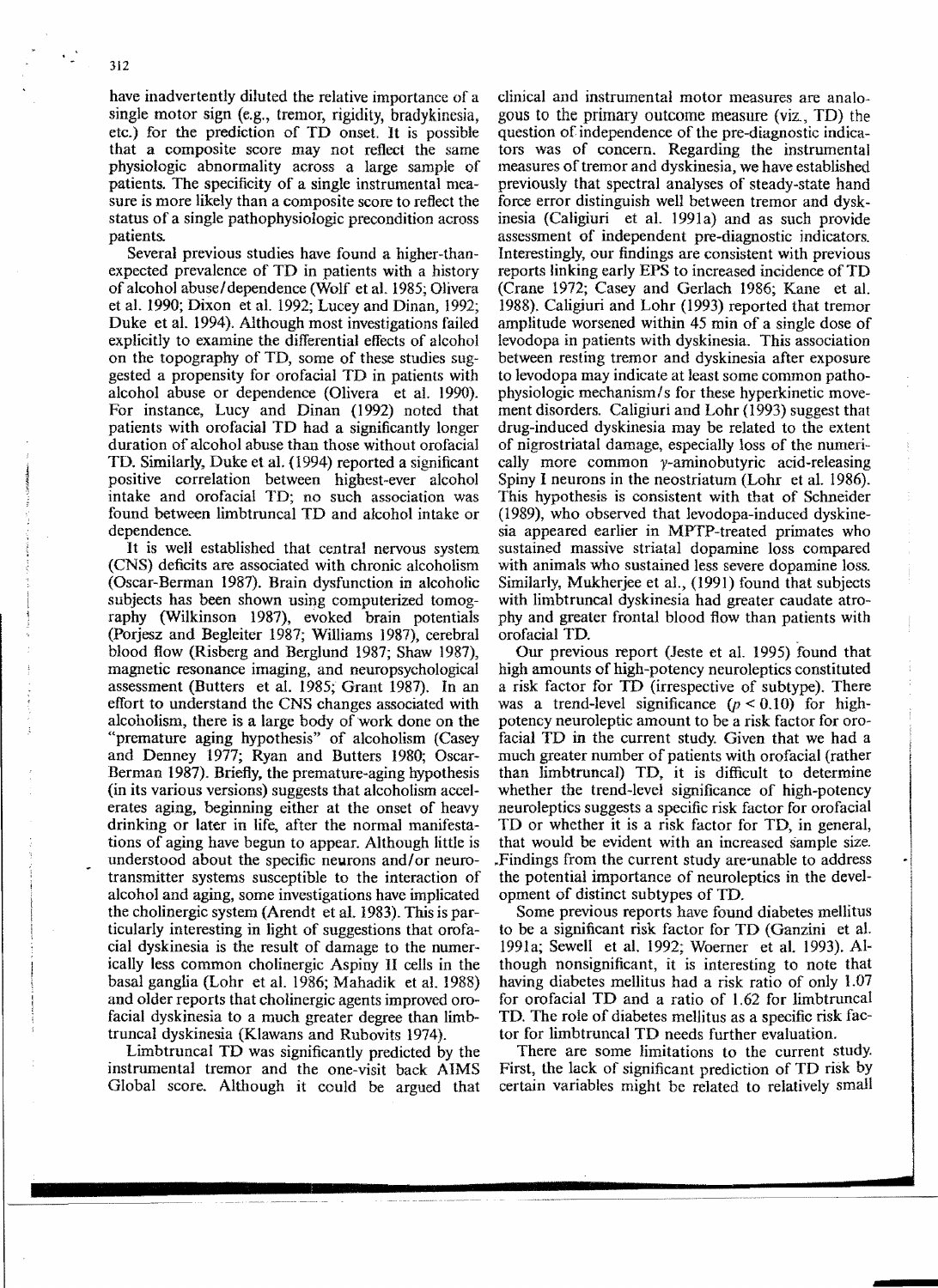sample sizes for specified subgroups of subjects (e.g., women, noncaucasians, patients with diabetes). Second, our results may not be generalizable to a population under the age of 45, or one including predom-<br>inantly nonveteran or female subjects. Third, our inantly nonveteran or female subjects. cognitive assessment was confined to a brief mental status screen; comprehensive neuropsychological evaluation may elucidate unique cognitive predictors of orofacial and limbtruncal TO. Fourth, although we tried our best to obtain complete information on neuroleptic history and usage, data may be compromised by reliance on accurate reporting of past events. Consequently, we cannot be certain that our sample did not include previously unrecognized or spontaneous (now masked) dyskinesia at baseline (Khot and Wyatt 1991). Finally, there was an annual dropout rate of 20%, although the dropouts appeared to be similar to the study completers on most predictive variables examined. Despite these limitations, our findings are consistent with the notion that orofaciaI and limbtruncal TO may represent specific subsyndromes with somewhat distinct risk factors.

Acknowledgements This work was supported. in part, by NIMH grants MH43693, MH45131, MH49671, MH51200, the National Alliance for Research on Schizophrenia and Depression (NARSAD), and the Department of Veterans Affairs.

## **References**

- American Psychiatric Association (l987) Diagnostic and statistical manual of mental disorders, Third Edition, Revised. American Psychiatric Press, Washington, DC
- American Psychiatric Association (1994) Diagnostic criteria from DSM-IV. American Psychiatric Association. Washington, DC
- Arendt T, Bigl V, Arendt A, Tennstedt A (1983) Loss of neurons in the nucleus basalis of Meynert in Alzheimer's disease. Acta Neuropathol 61:101-108
- Ba!dessarini RI, Cole 10, Davis JM, Gardos G, Preskorn SH, Tarsy D (1980) Tardive dyskinesia: a task force report of the American Psychiatric Association. American Psychiatric Association, Washington, DC
- Brown KW, White T (1991) The association among negativesymp toms, movement disorders, and frontal lobe psycholo gical deficits in schizophrenic patients. Bioi Psychiatry 30: 1182-1190
- Brown KW, White T (1992) The influence of topography on the cognitive and psychopathological effects of tardive dyskinesia. Am J Psychiatry 149: 1385-1389
- Butters N, Wolfe I, Martone M, Granholm E, Cermak LS (1985) Memory disorders associated with Huntington's disease: verbal recall, verbal recognition and procedural memory. Neuropsychologia 23: 29-743
- Caligiuri MP, Lohr IB (1993) Worsening of postural tremor in patients with levodopa-induced dyskinesia: a quantitative analysis. Clin Neuropharmacol 16:244-250
- Caligiuri MP, Lohr JB, Bracha HS, Jeste DV (1991a) Clinical and instrumental assessment of neuroleptic-induced parkinson ism in patients with tardive dyskinesia. Biol Psychiatry 29: 139-148
- Caligiuri MP, Lohr JB, Jeste DV (l991b) Instrumental evidence that age increases motor instability in neuroleptic-treated patients. J Gerontol 46:B197-B200
- Casey DE (1988) Affective disorders and tardive dyskinesia. L'Encepha\e 14:221-226
- Casey De, Denney D (1977) Pharmacological characterization of tradive dyskinesia. Psychopharmacology 54: 1-9
- cassey DE, Gerlach J (1986) Tardive dyskinesia: what is the longterm outcome? In: Casey DE, Gardos G (eds) Tardive dyskinesia and neuroleptics: from dogma to Reason. American Psychiatric Press, Washington, DC pp 75-97
- Collett D (1994) Modelling survival data in medical research. Chapman and Hall, London
- Cancato I, Feinstein AR, Holford TR (1993) The risk of determining risk with multivariable models. Ann Int Med 118:201-210
- Cox DR (1972) Regression models and life tables. J R Statist Soc Ser B 34: 187-220
- Crane GE (1972) Pseudoparkinsonism and tardive dyskinesia. Arch Neural 27:426-430
- Crane GE (1974) Factors predisposing to drug-induced neurologic medication. In: Forrest IS, Carr CJ, Usdin E (ed5) The phenothiazines and structurally related drugs. Raven Press, New York, pp 269-279
- Cutler SI, Ederer F (1958) Maximum utilizalion of the life table method in analyzing survival. I Chron Dis 8:669-712
- Dixon, L, Weiden PI, Haas G, Sweeney J, Francese AJ (1992) Increased tardive dyskinesia in alcohol-abusing schizophrenic patients. Comp Psychiatry 33: 121-122
- Dixon WJ (chief ed.) (1992) BMPD statistical software manual (vol. 1 and voL 2). University of California Press, Berkeley
- Duke *PI,* Pantelis C, Barnes TR {I 994) South Westminster schizophrenia survey: alcohol use and its relationship to symptoms, tardive dyskinesia and illness on set. Br J Psychiatry 164: 630-636
- Foistein MF, Folstein SE, McHugh PR (1975) Mini-Mental State: a practical method for grading the cognitive state of patients for the clinician. J Psychiatr Res 12: 189-198
- Ganzini L, Casey DE, Hoffman WF, Heintz RT (1991a) Tardive dyskinesia in neuroleptic-treated diabetics. 30th Annual Meeting of the American CoIlege of Neuropsychopharmacology: Abstracts of Panels and Posters, p 162
- Ganzini L, Heintz RT, Hoffman WF, Casey DE (l99Ib) The prevalence of tardive dyskinesia in neuroleptic-treated diabetics: a controlled study. Arch Gen Psychiatry 48:259-263
- Gardos G, Cole 10, Haskell D, Marby D, Paine S8, Moore P (1988) The natural history of tradive dyskinesia. J Clin PsychopharmacoI8:315-37S
- Glazer WM, Morgenstern H (1988) Predictors of occurrence, Severity, and course and tardive dyskinesia in an outpatient population. I Clin Psychopharmacol 8: IOS-16S
- Grant I (1987) Life events do not predict symptoms predict symptoms. J Behav Med 10:231-240
- Gureje O (1988) Topographic subtypes of tardive dyskinesia in schizophrenic patients aged less than 60 years: relationship to demographic, clinical, treatment, and neuropsychological variabies. I Neurol Neurosurg Psychiatry 51: 1525-1530
- Gureje O (1989) The significance of subtyping tardive dyskinesia: a study of prevalence and associated factors. Psychol Med 19:21-128
- Hamilton M (1967) Development of a rating scale for primary depressive illness. Br J Soc Clin Psychol 6:278-296
- Hansen TE, Casey DE, Vollmer WM (1986) Is there an epidemic of tardive dyskinesai? In: Casey DE, Gardos G (eds) Tardive dyskinesia and neuroleptics: from dogma to reason. American Psychiatric Press, Washington, DC pp 1-14
- leste DV, Caligiuri MP (1993) Tardive dysJinesia. Schizophr Bull 19: 303-315
- Icste DV, Wyatt, RI (1982) Understanding and treating tardive dyskinesia. Guilford Press, New York
- Jeste DV, Lohr JB, Kaufmann CA, Wyatt RJ (1986) Pathophysiology of tardive dyskinesia: evaluation of supersensitiv ity theory and alternative hypotheses. In: Casey D, Gardos G